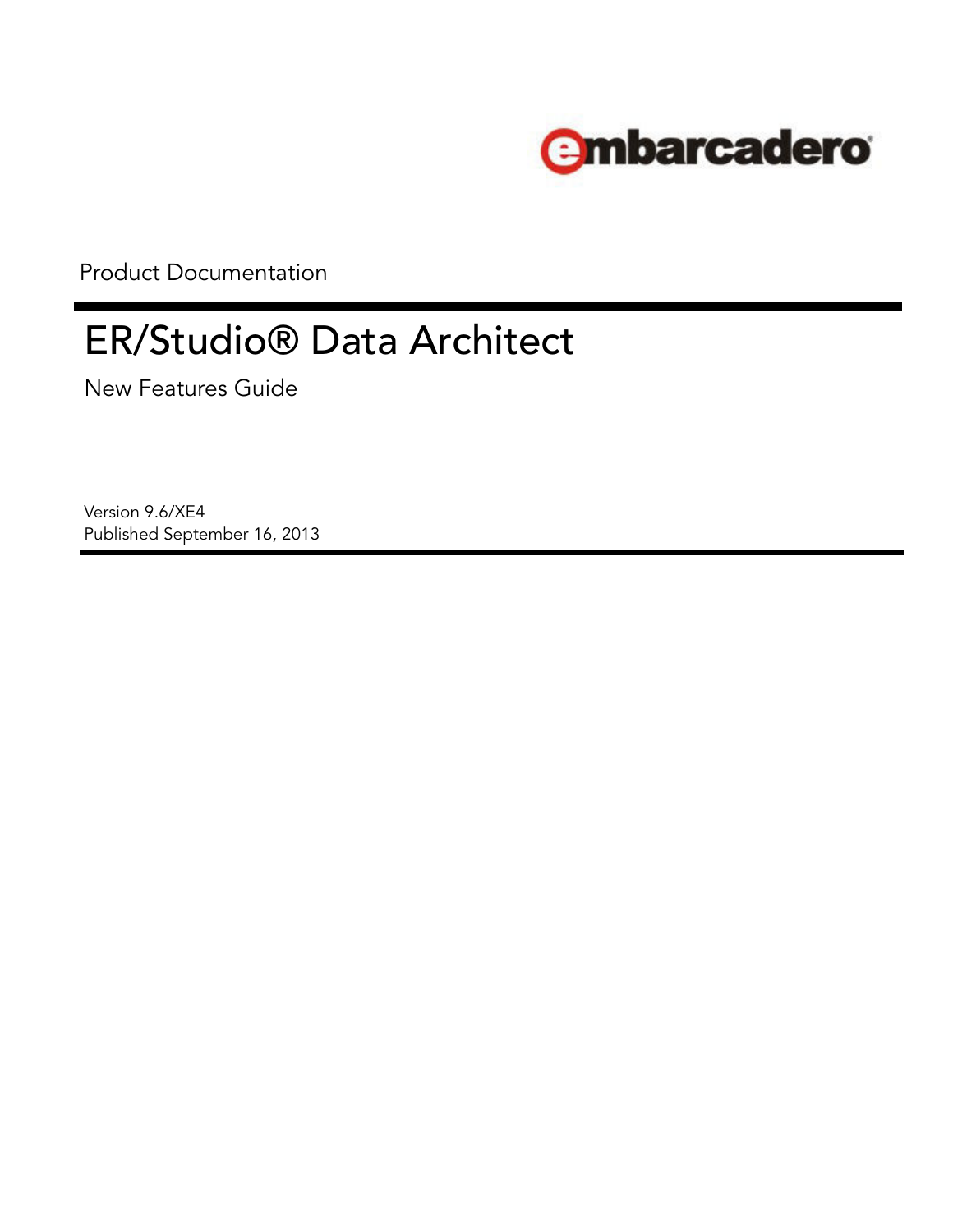© 2013 Embarcadero Technologies, Inc. Embarcadero, the Embarcadero Technologies logos, and all other Embarcadero Technologies product or service names are trademarks or registered trademarks of Embarcadero Technologies, Inc. All other trademarks are property of their respective owners.

Embarcadero Technologies, Inc. is a leading provider of award-winning tools for application developers and database professionals so they can design systems right, build them faster and run them better, regardless of their platform or programming language. Ninety of the Fortune 100 and an active community of more than three million users worldwide rely on Embarcadero products to increase productivity, reduce costs, simplify change management and compliance and accelerate innovation. The company's flagship tools include: Embarcadero® Change Manager™, CodeGear™ RAD Studio, DBArtisan®, Delphi®, ER/Studio®, JBuilder® and Rapid SQL®. Founded in 1993, Embarcadero is headquartered in San Francisco, with offices located around the world. Embarcadero is online at www.embarcadero.com.

September 16, 2013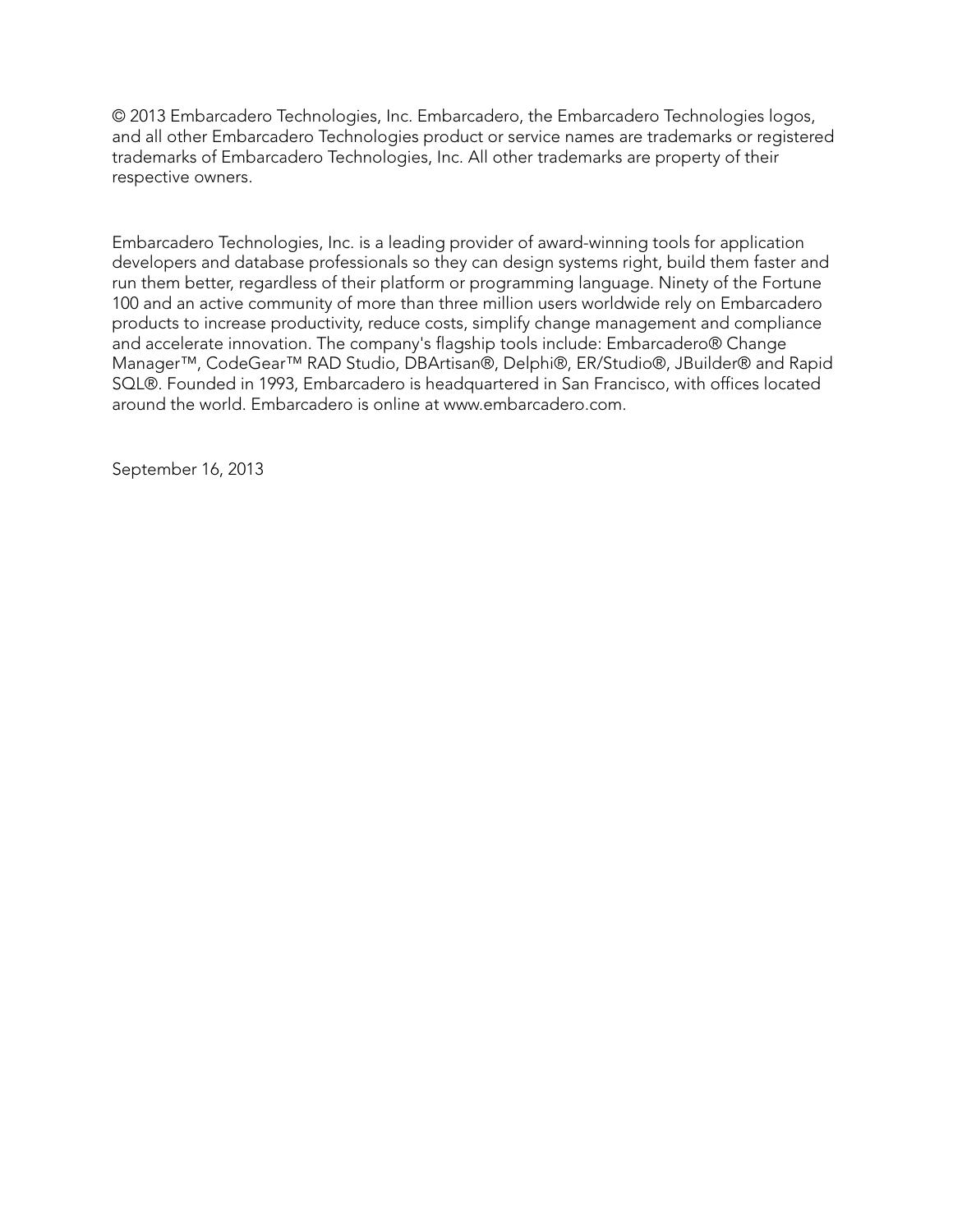# **Contents**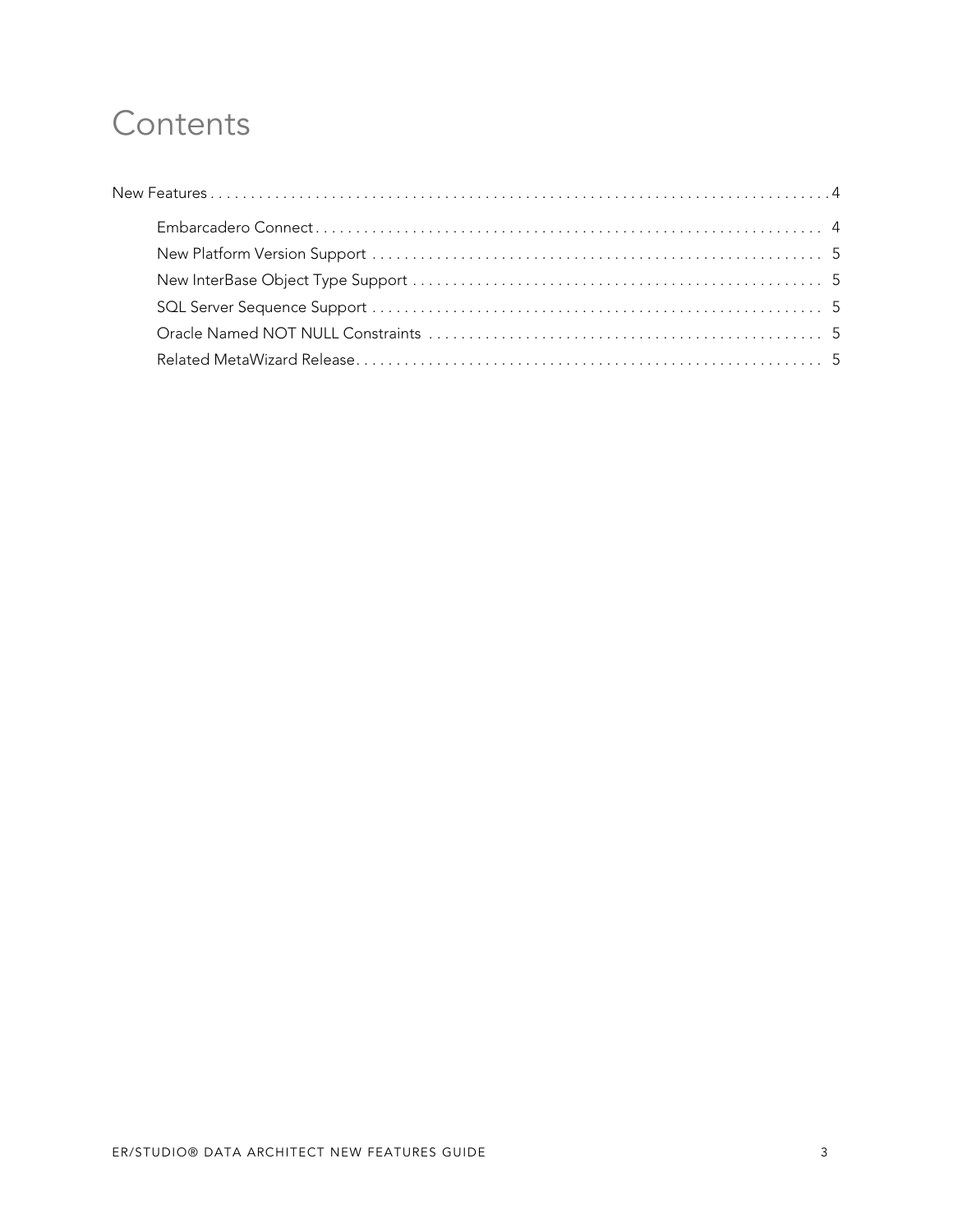# <span id="page-3-0"></span>NEW FEATURES

New features for this release fall into the following categories:

- [Embarcadero Connect](#page-3-1)
- [New Platform Version Support](#page-4-0)
- [New InterBase Object Type Support](#page-4-1)
- [SQL Server Sequence Support](#page-4-2)
- [Oracle Named NOT NULL Constraints](#page-4-3)

### <span id="page-3-1"></span>EMBARCADERO CONNECT

Embarcadero Connect is a new product that provides functionality previously provided by ER/Studio Portal.

In addition, a Connect server stores data source definitions that can be used by ER/Studio Data Architect. This lets you centralize data source management as well as administer any data governance policies regarding datasource definitions.

ER/Studio Data Architect functionality requiring database connectivity now lets you select an Embarcadero Connect connection, identify the data source, and provide credentials.

| Connection        | C ODBC: Setup                                          |
|-------------------|--------------------------------------------------------|
|                   | C Native/Direct Connection                             |
|                   | C Embarcadero Connect Data Source                      |
| Database Type:    |                                                        |
| Datasource:       |                                                        |
|                   |                                                        |
| <b>User Name:</b> | sdfsf                                                  |
| Password          |                                                        |
|                   | □ Create Embarcadero Connect Data Source from settings |

Specific features that accommodate Embarcadero Connect data sources include:

- Reverse engineering
- Generating databases
- Compare/Merge utility
- **Where Used** tab of the Table Editor